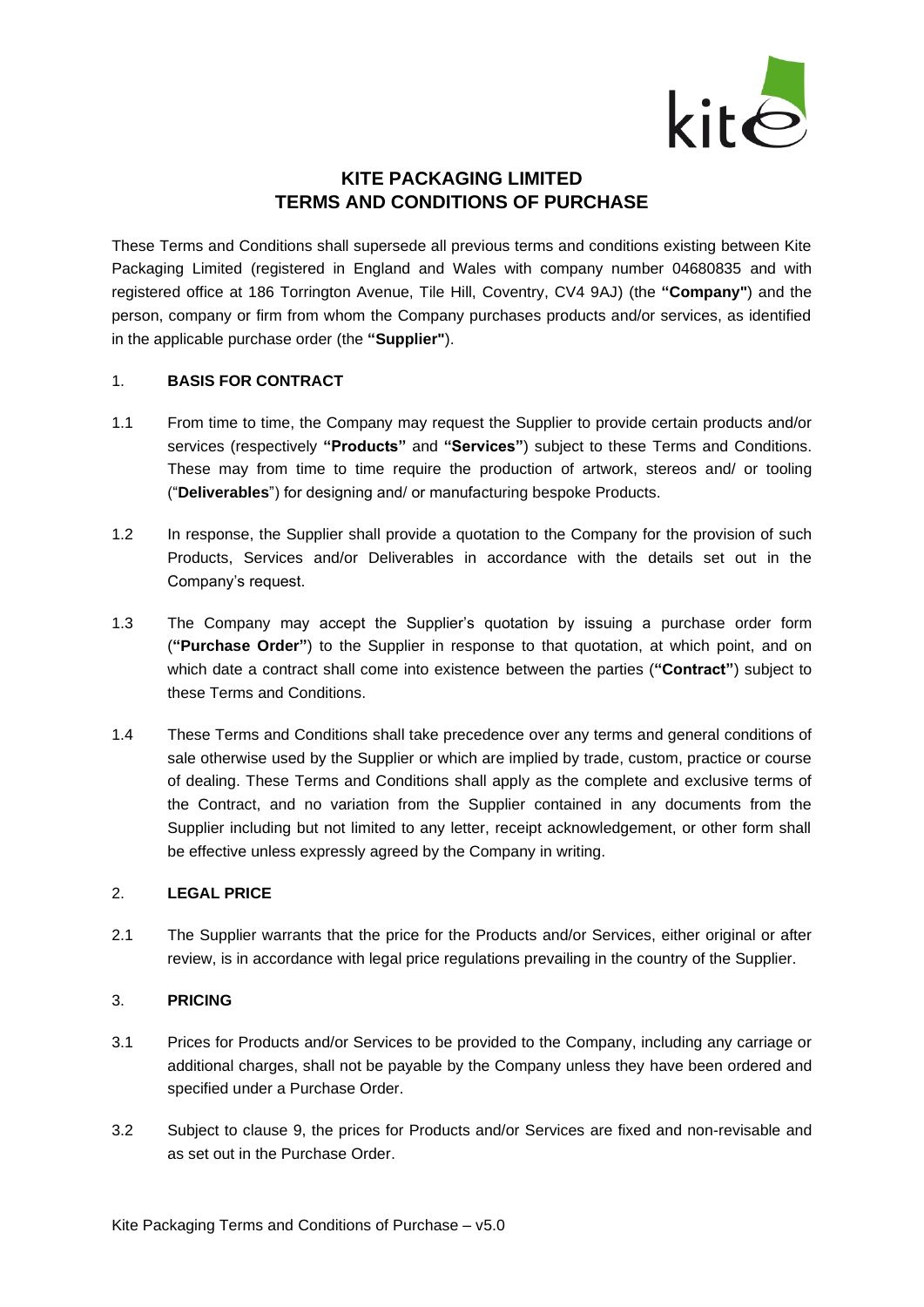

- 3.3 Unless otherwise agreed in writing:
	- 3.3.1 the price for all Products includes the cost of delivery, insurance and carriage as well as the cost of packaging used by the Supplier to deliver the Products to the Company;
	- 3.3.2 the price for all Products, Services and/or Deliverables includes all taxes, duties, fees, and other charges, which are the responsibility of Supplier (including but not limited to import duties, plastic packaging tax and any other taxes imposed on the Products, Services and/or Deliverables in the future). The Supplier shall provide the Company, in the form and within time limits specified by written notice, the information necessary to enable the Company to comply with any lawful request for such information from any governmental authority having responsibility for assessment or collection of taxes; and
	- 3.3.3 the price for all Services shall be the full and exclusive remuneration of the Supplier and shall include every cost and expense of the Supplier directly or indirectly incurred in connection with the performance of the Services.
- 3.4 All amounts payable by the Company under the Contract are exclusive of amounts in respect of valued added tax chargeable from time to time (**"VAT"**). Where any taxable supply for VAT purposes is made under the Contract by the Supplier to the Company, the Company shall, on receipt of a valid VAT invoice from the Supplier, pay to the Supplier such additional amounts in respect of VAT as are chargeable on the supply of the Products, Services and/or Deliverables at the same time as payment is due for the supply of the Products, Services and/or Deliverables.
- 3.5 The Supplier shall maintain complete and reasonably accurate records of the time spent and materials used by the Supplier in providing the Services, and the Supplier shall allow the Company to inspect such records at all reasonable times on request.
- 3.6 The Company may at any time, without notice to the Supplier, set off any liability of the Supplier to the Company against any liability of the Company to the Supplier, whether either liability is present or future, liquidated or unliquidated, and whether or not either liability arises under the Contract. If the liabilities to be set off are expressed in different currencies, the Company may convert either liability at a market rate of exchange for the purpose of set-off. Any exercise by the Company of its rights under this clause shall not limit or affect any other rights or remedies available to it under the Contract or otherwise.

## 4. **PACKAGING**

- 4.1 The Supplier shall ensure that:
	- 4.1.1 each and every box, package, bundle, reel or other container used by the Supplier to deliver the Products is labelled with the Company's order number, product code number, description, date, supplier code number and the quantity of contents. This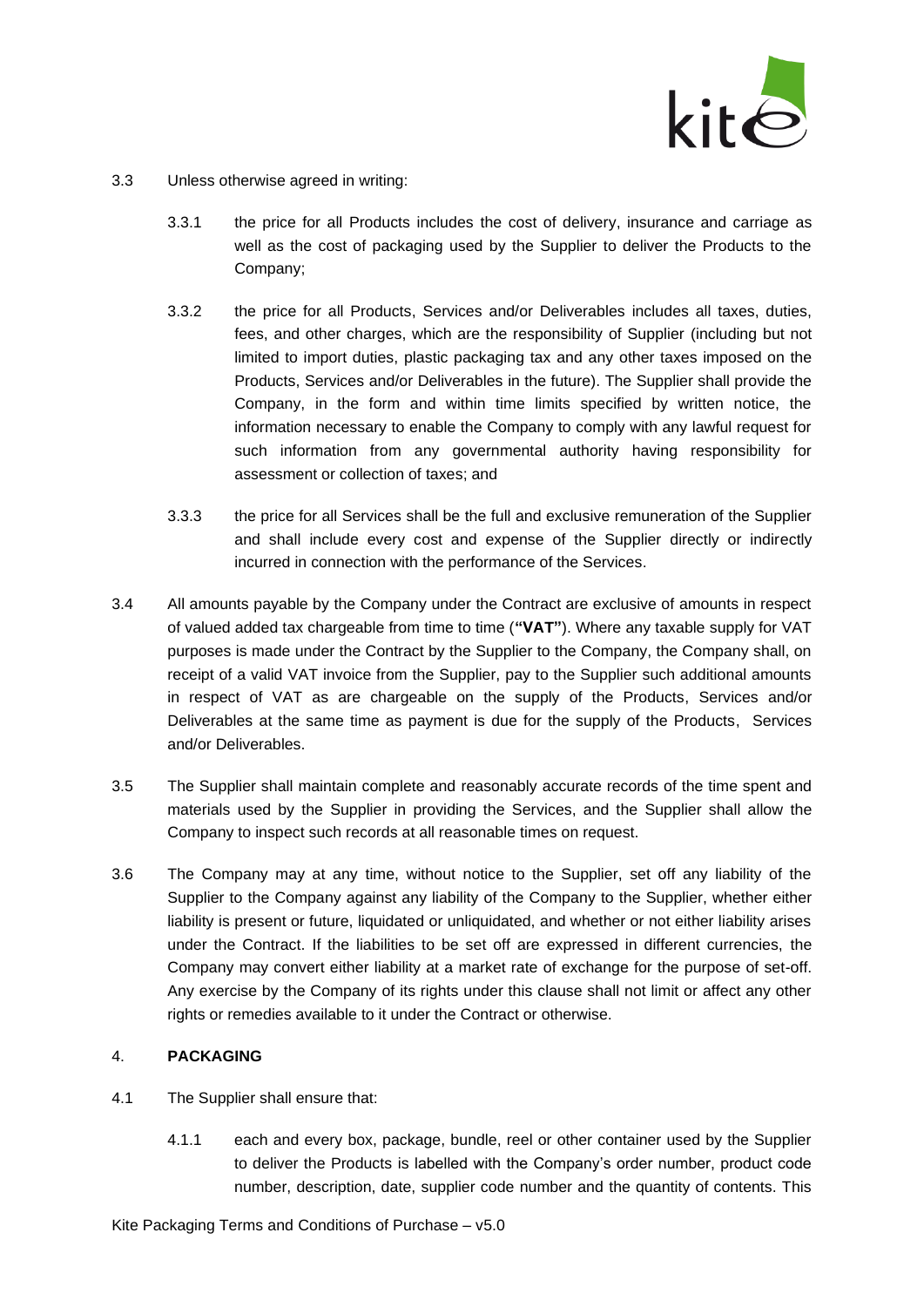

information must also be shown on any advice note and any other relevant documentation, such as certificate of conformity, which must accompany the Products;

- 4.1.2 all Products are packed in accordance with any instructions given by the Company to the Supplier and, in any event, in such a manner as to reach the Delivery Location (as defined in clause [5.1.2\)](#page-2-0) in perfect and usable condition; and
- 4.1.3 it states clearly on the delivery note any requirement for the Company to return any packaging material for the Products to the Supplier. Any such packaging material shall only be returned to the Supplier at the cost of the Supplier.

### 5. **DELIVERY, QUANTITY AND PERFORMANCE**

- 5.1 The Supplier shall deliver the Products:
	- 5.1.1 on the date specified in the Purchase Order or, if no such date is specified, within 30 days of the date of the Purchase Order (**"Delivery Date"**) and time shall be of the essence in relation to the Delivery Date;
	- 5.1.2 to the location specified in the Purchase Order (**"Delivery Location"**); and
	- 5.1.3 during the Company's normal hours of business (being 9:00am 5:00pm Monday to Friday) or as instructed by the Company.
- <span id="page-2-0"></span>5.2 Delivery of the Products shall be completed on the completion of unloading of the Products at the Delivery Location.
- 5.3 If the Supplier:
	- 5.3.1 delivers less than 90% of the quantity of Products ordered, the Company reserves the right at its sole discretion to accept the delivery as it is, require the supplier to make up the balance or reject the Product; or
	- 5.3.2 delivers more than 110% of the quantity of Products ordered, the Company may at its sole discretion reserves the right at its sole discretion to accept the delivery as it is, or reject the Product or the excess Products,

and any rejected Products shall be returnable at the Supplier's risk and expense. If the Supplier delivers more or less than the quantity of Products ordered, and the Company accepts the delivery, the Supplier shall make a pro rata adjustment to the invoice for the Products.

5.4 The Supplier shall not deliver the Products in instalments without the Company's prior written consent. Where it is agreed that the Products are to be delivered by instalments, they may be invoiced and paid for separately. However, failure by the Supplier to deliver any one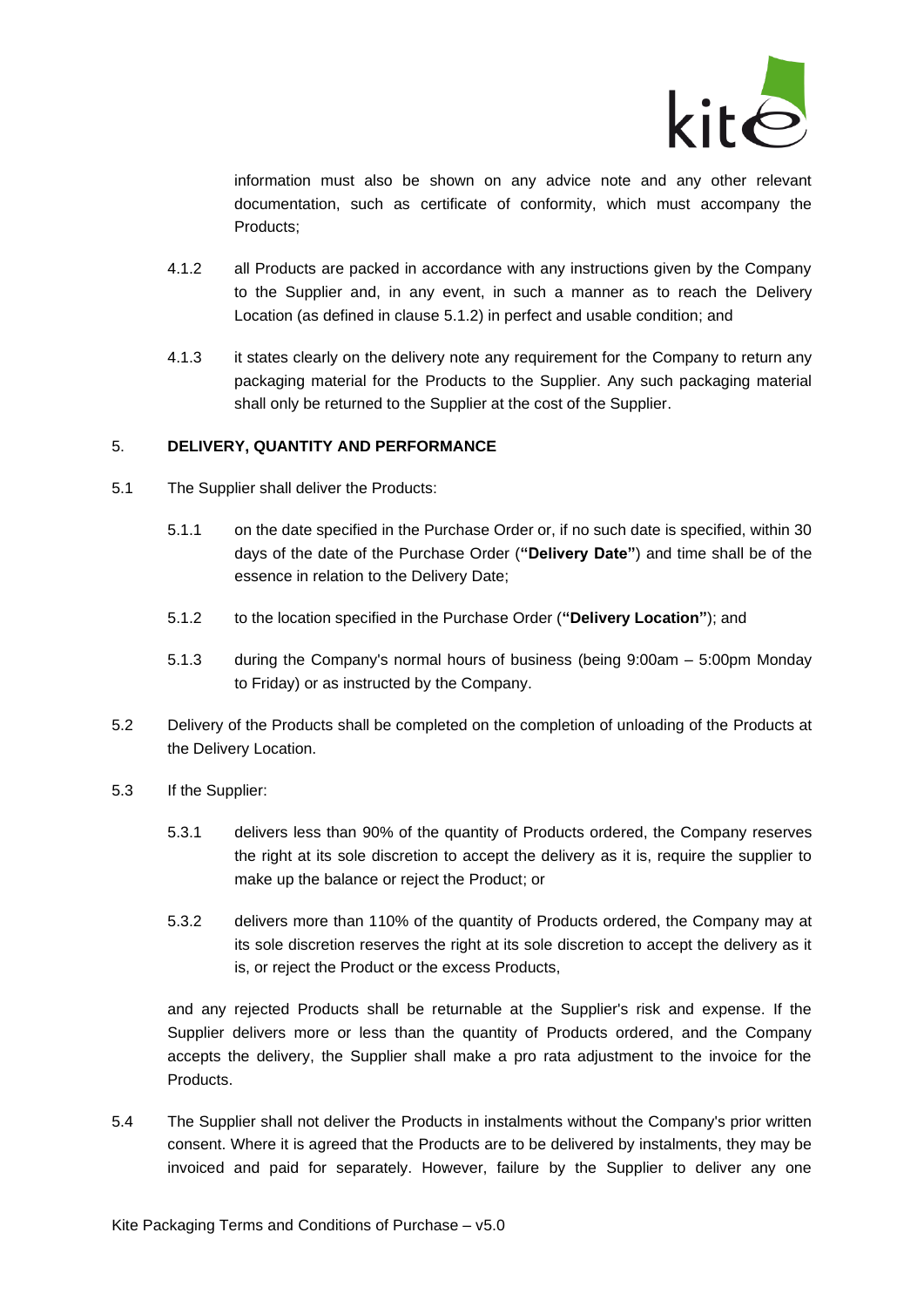

instalment on time or at all or any defect in an instalment shall entitle the Company to the remedies set out in clause [7.](#page-4-0)

- 5.5 The Supplier shall supply the Services to the Company in accordance with the terms of the Contract.
- 5.6 The Supplier shall meet any performance dates for the Services specified in the Purchase Order or any other performance dates that the Company notifies to the Supplier and time is of the essence in relation to any of those performance dates.

### <span id="page-3-0"></span>6. **QUALITY AND DESCRIPTION**

- <span id="page-3-1"></span>6.1 It is a condition of the Contract that the Supplier shall ensure that the Products and/or any Deliverables shall:
	- 6.1.1 be of first class materials and workmanship and fit for any purpose held out by the Supplier or made known to the Supplier by the Company expressly or by implication;
	- 6.1.2 meet the particulars referred to in the Purchase Order as to quantity, quality standards and description;
	- 6.1.3 be free from defects in design, material and workmanship and remain so for 12 months after the Delivery Date;
	- 6.1.4 correspond with any specification, sample, drawing or description provided by the Supplier; and
	- 6.1.5 comply with all statutory and regulatory requirements in force from time to time applicable to (i) the manufacture, labelling, packaging, storage, handling and delivery; and (ii) any other obligations of the Supplier in the performance of the **Contract.**
- <span id="page-3-3"></span><span id="page-3-2"></span>6.2 It is a further condition of the Contract that the Supplier's supply of Products and/ or Deliverables to, and its performance of the Services for, the Company, shall comply with applicable Company policies and codes (including, without limitation, in respect of antibribery, modern slavery, conflict minerals, sustainability and environment, ethical trading, the REACH Regulations and WEEE Regulations with Company policies and codes made available on the Company's website, and as may be amended by notification to the Supplier from time to time).
- 6.3 The Company and the Supplier shall each comply with their respective obligations under applicable data protection laws and if and to the extent that a controller – processor relationship exists or is established between the Company and the Supplier respectively, each party commits to enter into negotiations with the other to conclude and execute an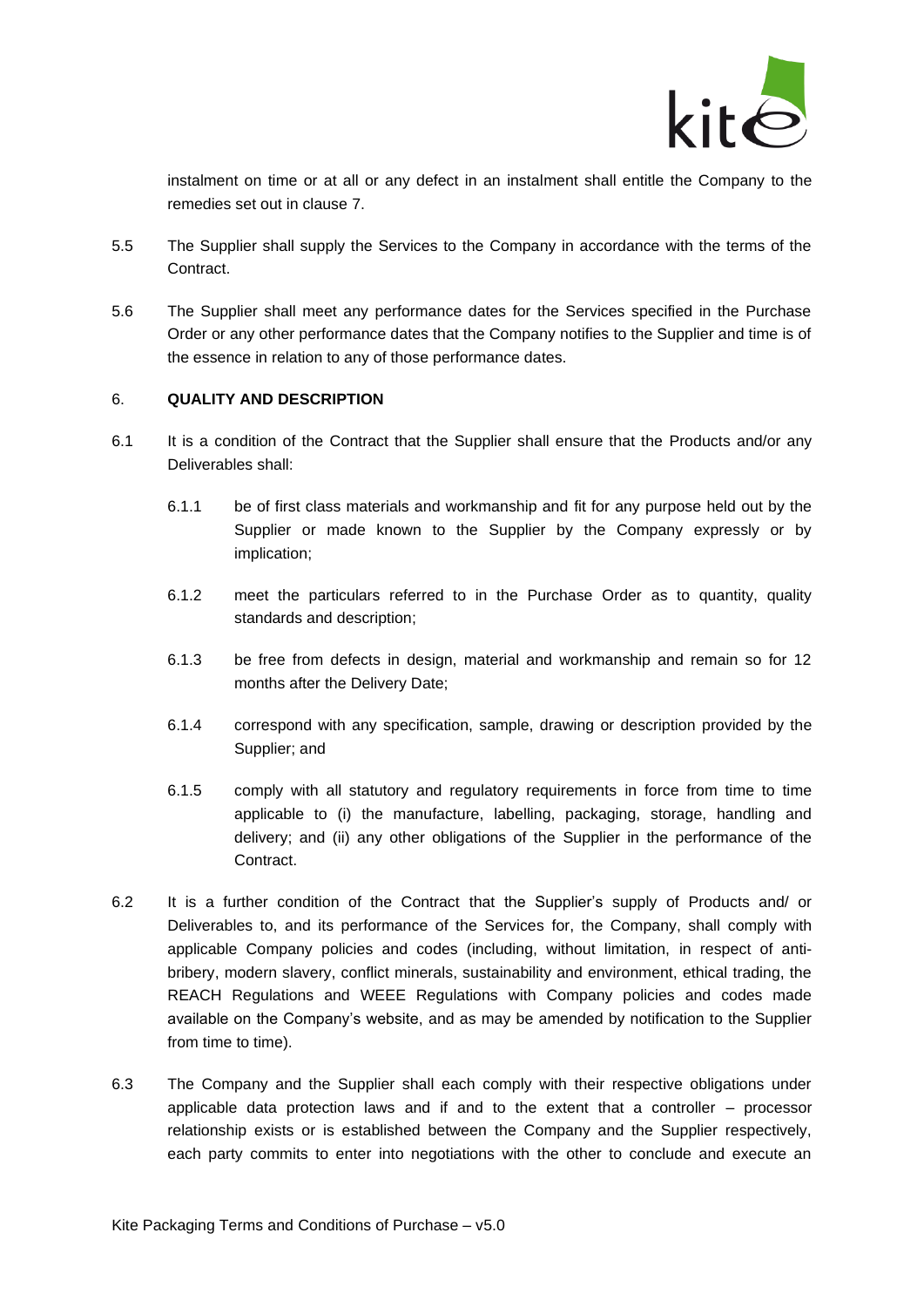

agreement setting out the required provisions in relation to the applicable processing of personal data pursuant to the Data Protection Act 2018.

- 6.4 If the Supplier has made representations to the Company as to its possession of a quality standard certification (such as British or International standard certification) then the Supplier will immediately inform the Company of a change in or loss of, addition or amendment to such certification.
- 6.5 It is a condition of the Contract that, in performing the Services, the Supplier shall:
	- 6.5.1 perform the Services with the best care, skill and diligence in accordance with best practice in the Supplier's industry, profession or trade;
	- 6.5.2 use personnel who are suitably skilled and experienced to perform tasks assigned to them, and in sufficient number to ensure that the Supplier's obligations are fulfilled in accordance with the Contract;
	- 6.5.3 ensure that the Services will conform with all descriptions and specifications set out in the Purchase Order;
	- 6.5.4 unless otherwise expressly agreed between the parties in writing, provide all equipment, tools and vehicles and such other items as are required to provide the Services;
	- 6.5.5 obtain and at all times maintain all licences and consents which may be required for the provision of the Services;
	- 6.5.6 comply with all applicable laws, regulations, regulatory policies, guidelines or industry codes which may apply to the provision of the Services;
	- 6.5.7 comply with any additional obligations as set out in the Purchase Order.

## <span id="page-4-1"></span><span id="page-4-0"></span>7. **COMPANY REMEDIES**

- 7.1 If the Supplier fails to comply with these Terms and Conditions (including but not limited to any of clause [6\)](#page-3-0) or fails to make delivery within the time specified, which time is of the essence, the Company reserves the right (without limiting or affecting other rights or remedies available to it) to:
	- 7.1.1 cancel the Contract or any part thereof (including the cancellation of any remaining instalments which have not been delivered under the Contract) without liability to the Supplier with immediate effect by giving written notice to the Supplier;
	- 7.1.2 reject the Products, Services and/or any Deliverables (as applicable) and refuse to accept any subsequent performance of the Services and/or delivery of the Products and/ or Deliverables which the Supplier attempts to make;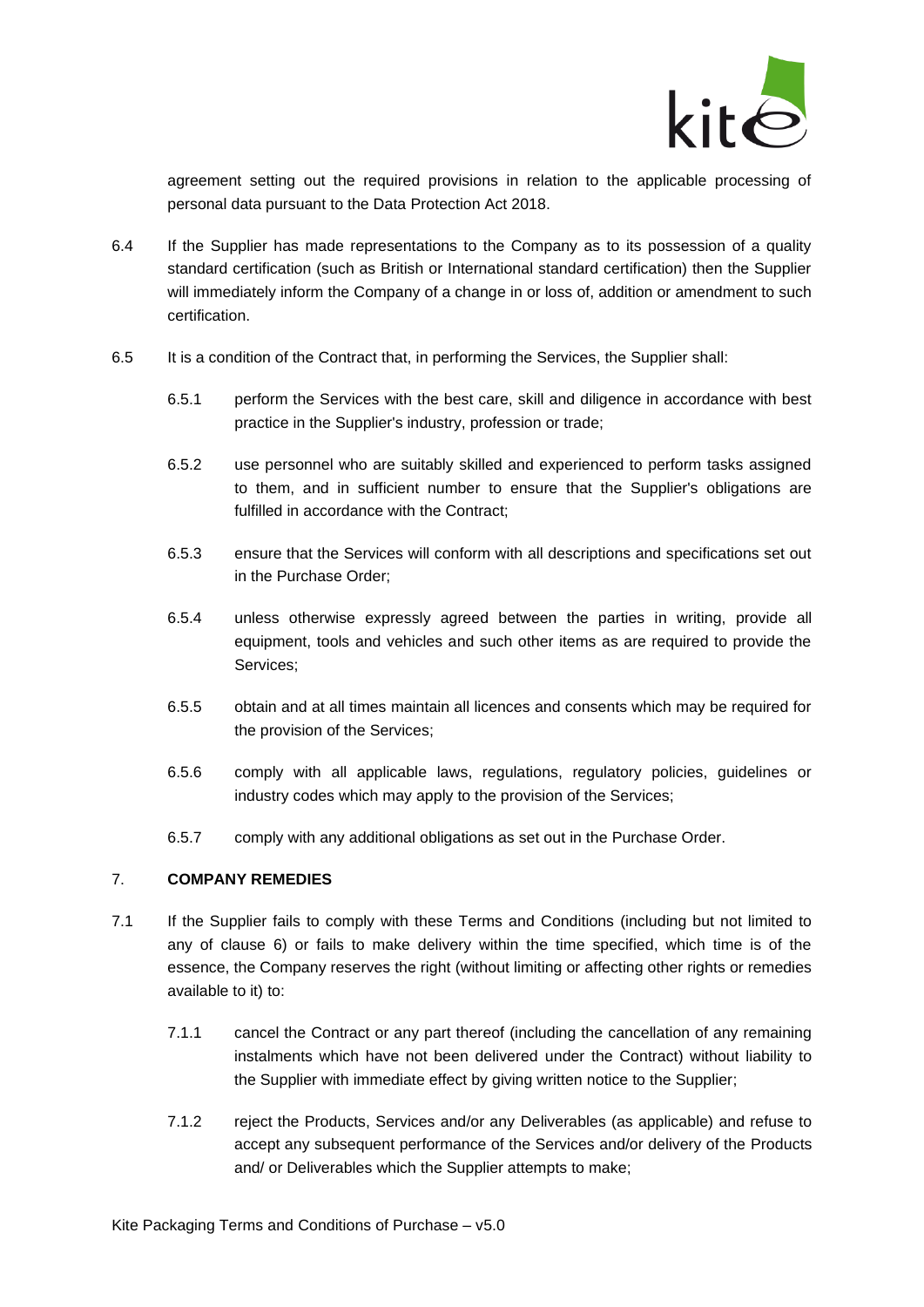

- 7.1.3 recover from the Supplier any costs incurred by the Company in obtaining substitute Products, Services and/or Deliverables from a third party;
- 7.1.4 require a refund from the Supplier of sums paid in advance for Products, Services and/or Deliverables that the Supplier has not provided;
- 7.1.5 claim damages for any other costs, losses or expenses incurred by the Company which are in any way attributable to the Supplier's failure to comply with these Terms and Conditions and/or to make delivery of Products and/or Deliverables and/or perform a Service within the time specified.
- 7.2 For 12 months from the Delivery Date of Products, Services and/or Deliverables which do not conform with the provisions of clause [6.1](#page-3-1) or [6.2](#page-3-2) the Supplier shall, at the Company's option, forthwith replace or repair such Products and/or Deliverables and/or reperform such Service free of charge. Any repaired or replaced Products and/or Deliverables and/or reperformed Service will be guaranteed in accordance with this clause for the unexpired portion of the 12 month period.
- 7.3 The Company's rights under the Contract are in addition to its rights and remedies implied by statute and common law.

### 8. **INSPECTION**

- 8.1 All Products and/or Deliverables shall be subject to inspection by the Company and the Company shall have 30 calendar days after delivery to inspect them in order to determine whether they are compliant with the Contract except where the Product and/or Deliverable is not compliant with clause 6 above.
- 8.2 If following such inspection the Company considers that the Products and/or Deliverables do not comply or are unlikely to comply with the Supplier's undertakings at clause [6.1,](#page-3-1) [6.2](#page-3-2) or otherwise with the Contract, the Company shall inform the Supplier and the Supplier shall immediately take such remedial action as is necessary to ensure compliance.
- 8.3 The right of the Company to reject any of the Products and/or Deliverables supplied shall extend to a right to reject an entire consignment of Products if some or all of the consigned Products are defective or are not in compliance with the Contract, without prejudice to any further remedies by way of damages or otherwise which the Company may have against the Supplier.

### <span id="page-5-0"></span>9. **CHANGES**

9.1 No modifications to the commercial or technical terms and conditions of the Contract (including but not limited to the Purchase Order), nor any modification to the Products, any Deliverables or the Services will be implemented without the written agreement of both parties.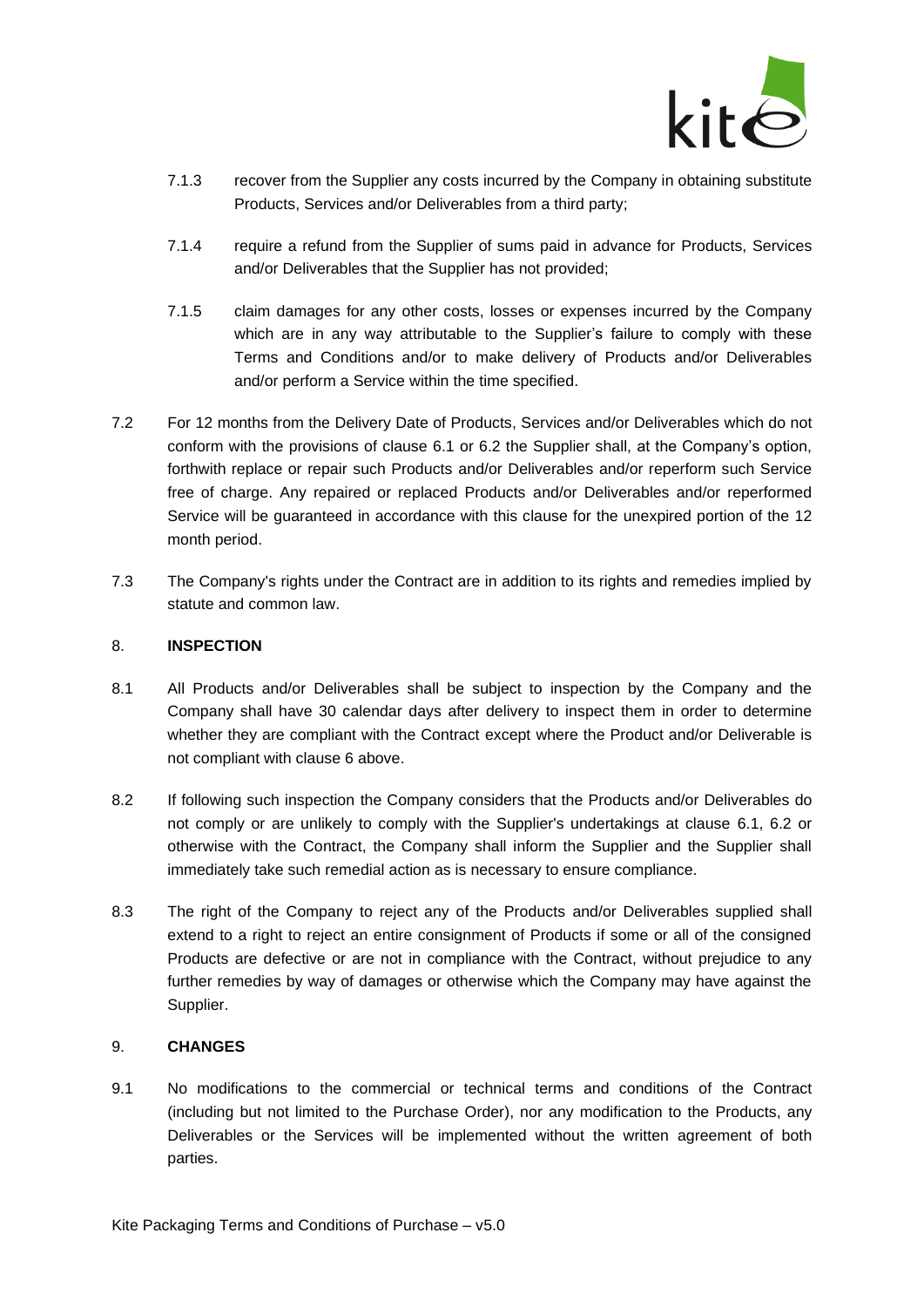

#### 10. **INSURANCE**

10.1 During the term of the Contract and for a period of six (6) years thereafter, the Supplier shall maintain in force, with a reputable insurance company, professional indemnity insurance, product liability insurance, public liability insurance and employer's liability insurance to cover the liabilities that may arise under or in connection with the Contract, and shall, on the Company's request, produce both the insurance certificate giving details of cover and the receipt for the current year's premium in respect of each insurance.

#### <span id="page-6-0"></span>11. **CONFIDENTIALITY**

- 11.1 For the purpose of this clause, "**Confidential Information**" means any data (including technical or engineering data), materials, documentation, products, samples, specifications, manuals, drawings, technology, computer programs, software, marketing plans, business plans, financial information, customer information, third party supplier information and other information disclosed or submitted (and identified as confidential), orally, in writing, by electronic or magnetic media, by visual observation or by any other means.
- 11.2 The Supplier undertakes not to:
	- 11.2.1 use the Confidential Information for any purpose other than to perform its obligations under the Contract;
	- 11.2.2 use confidential information to target or sell to existing or prospective Kite customers;
	- 11.2.3 disclose to third parties the existence of the Contract;
	- 11.2.4 disclose directly or indirectly to any person any Confidential Information for the period of the Contract and six (6) years after termination of the Contract, except:
		- (a) to those persons who need to know such information in order for the Supplier to perform its obligations under the Contract ("Representatives") provided that such Representatives have entered into a non-disclosure agreement with the Supplier on terms no less onerous than the terms set out in this clause [11;](#page-6-0)
		- (b) as may be required by law, a court of competent jurisdiction or any governmental or regulatory authority; or
		- (c) with the prior written agreement of the Company.
- <span id="page-6-1"></span>11.3 The Supplier shall promptly notify the Company if any Confidential Information is required to be disclosed pursuant to clause [11.2.4\(b\)](#page-6-1) and shall co-operate with the Company regarding the manner of such disclosure or any action which the Company may elect to take to challenge legally the validity of such requirement.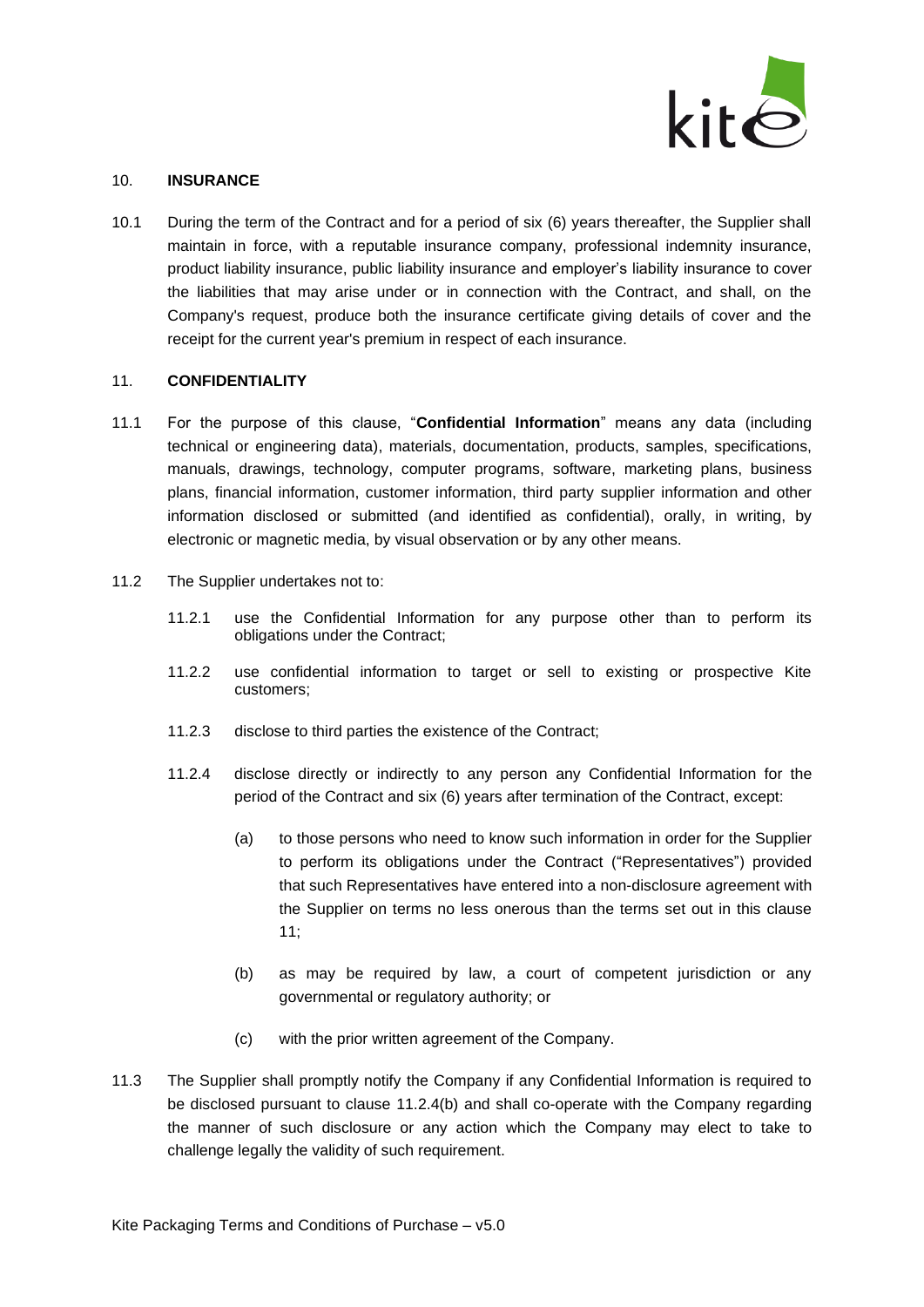

- 11.4 The Supplier shall be liable for the actions and/ or omissions of the Representatives in relation to the Confidential Information as if they were the actions and/ or omissions of the Supplier.
- 11.5 The Company reserves all rights in its Confidential Information. The disclosure of Confidential Information by the Company to the Supplier does not give the Supplier or any other person any licence or other right in respect of any Confidential Information beyond the rights expressly set out in this clause [11](#page-6-0) and clause [12.](#page-7-0)
- 11.6 Except as expressly stated in these Terms and Conditions, the Company makes no express or implied warranty or representation concerning its Confidential Information, including but not limited to the accuracy or completeness of the Confidential Information.
- 11.7 Without prejudice to any other rights or remedies that the Company may have, the Supplier acknowledges and agrees that damages alone would not be an adequate remedy for any breach of this clause [11.](#page-6-0) Accordingly, the Company shall be entitled to the remedies of injunctions, specific performance or other equitable relief for any threatened or actual breach of this agreement by the Supplier.

#### <span id="page-7-0"></span>12. **INTELLECTUAL PROPERTY RIGHTS**

- 12.1 "**Intellectual Property Rights**" or "**IPRs**" means patents, rights to inventions, copyright and neighbouring and related rights, moral rights, trade marks and service marks, business names and domain names, rights in get-up, goodwill and the right to sue for passing off or unfair competition, rights in designs, rights in computer software, database rights, rights to use, and protect the confidentiality of, Confidential Information (including know-how and trade secrets) and all other intellectual property rights, in each case whether registered or unregistered and including all applications and rights to apply for and be granted, renewals or extensions of, and rights to claim priority from, such rights and all similar or equivalent rights or forms of protection which subsist or will subsist now or in the future in any part of the world.
- 12.2 "**Company IPR**" means any IPRs belonging to or licensed to the Company and/ or its affiliates.
- 12.3 "**Company Materials**" means any drawings, specifications, designs and/ or ideas of the Company or any of its licensors.
- 12.4 "**Supplier IPR**" means any IPRs belonging to or licensed to the Supplier.

### **Company IPR**

- 12.5 In connection with the development and production of any Deliverables or bespoke Products for the Company by the Supplier:
	- 12.5.1 the Supplier acknowledges that any Intellectual Property Rights existing in any Company Materials provided by the Company to the Supplier in connection with the Contract are and shall remain Company IPR;

Kite Packaging Terms and Conditions of Purchase – v5.0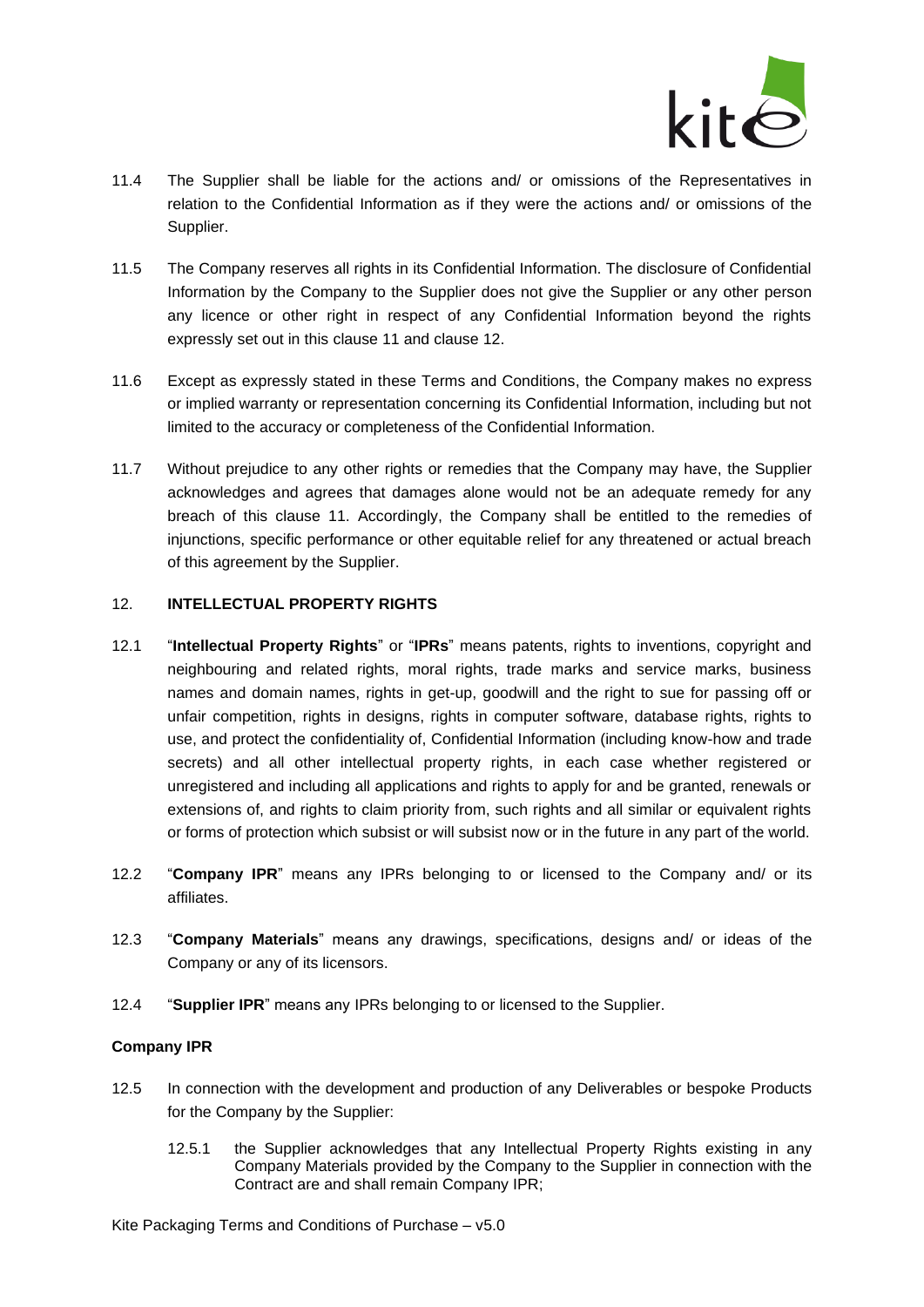

- 12.5.2 the Company grants to the Supplier a fully paid-up, non-exclusive, non-transferable, royalty-free licence for the term of the Contract to use such Company IPR solely for the purpose of the Supplier performing its obligations under the Contract; and
- 12.5.3 the Supplier undertakes not to use, copy or disclose any details or information from such Company IPR to or for the benefit of any other person.

#### **IPRs**

- <span id="page-8-0"></span>12.6 The Supplier hereby assigns to the Company, with full title guarantee and free from all third party rights, all Intellectual Property Rights which may arise in the future in the Products, Services and /or Deliverables as a result of the Supplier's delivery and/or performance thereof.
- 12.7 The Supplier shall obtain waivers of all moral rights in the bespoke Deliverables to which any individual is now or may be at any future time entitled under Chapter IV of Part I of the Copyright Designs and Patents Act 1988 or any similar provisions of law in any jurisdiction.
- 12.8 The Supplier shall promptly on request, do (or procure to be done) all such further acts and things including the execution of all such other documents as the Company may from time to time require for the purpose of securing for the Company all right, title and interest in and to the Intellectual Property Rights assigned to the Company in accordance with clause [12.6.](#page-8-0)
- 12.9 For any bespoke Deliverables created by the Supplier in delivering Products and/or Services to the Company the Supplier shall keep the same in safe custody at its own risk, maintain them in good condition and not destroy or dispose of or use the same other than in accordance with the Company's written instructions or authorisation.

### **Company Materials**

12.10 If the Company supplies any Company Materials to the Supplier, the Supplier shall keep the same in safe custody at its own risk, maintain them in good condition until returned to the Company and not destroy or dispose of or use the same other than in accordance with the Company's written instructions or authorisation.

#### **Supplier IPR in the manufacturing process of standard Products**

12.11 In connection with the design, development and production of any standard (non-bespoke) Products, the Company acknowledges that all Intellectual Property Rights used by the Supplier shall remain the exclusive property of the Supplier (or, where applicable, the third party licensor from whom the Supplier derives the right to use them).

### **Company trade marks**

12.12 The Supplier's use of the Company trade marks is limited to applying them to the Products in the form and manner specified by the Company from time to time, and not otherwise.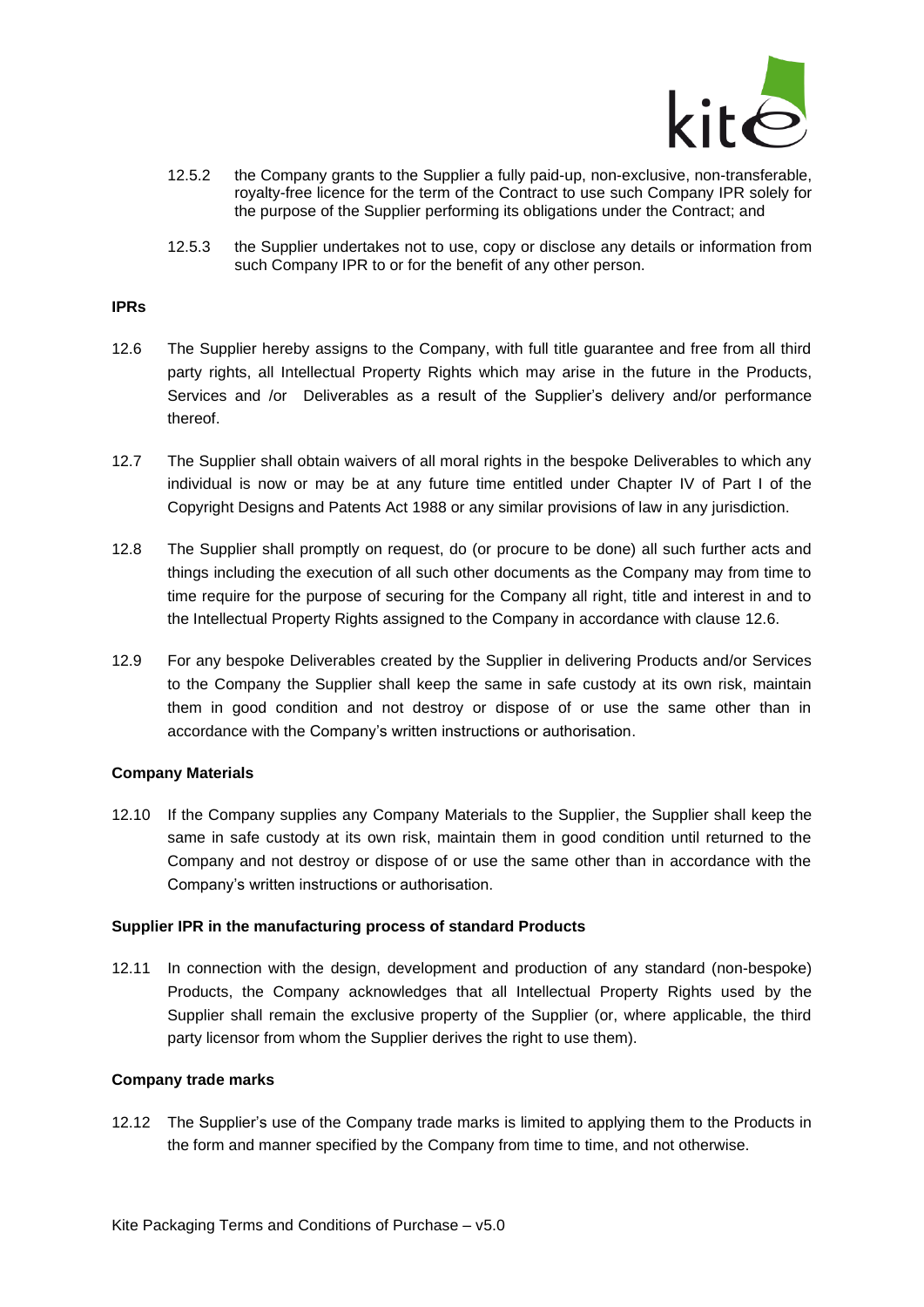

### **Warranty**

- 12.13 The Supplier warrants that the Company's receipt, use and/or onward supply (if applicable) of any of the Products, Services and/ or Deliverables shall not infringe the rights including any Intellectual Property Rights of any third party.
- 12.14 The Supplier shall defend any claim made against the Company for actual or alleged infringement of a third party's intellectual property rights arising out of or in connection with the receipt, use and/ or onward supply of the Products, Services and/ or Deliverables and shall indemnify and hold harmless the Company against all liabilities, damages, costs, expenses and losses (including all professional costs and expenses), which may be suffered or incurred by the Company arising out of, or in connection with, the receipt, use or onward supply of any of the Products, and/ or Deliverables.

### 13. **LIABILITY**

- 13.1 The Supplier shall indemnify, keep indemnified and hold harmless the Company in full and on demand against all liabilities (including any tax liability), costs, expenses, damages, claims, proceedings, judgments and losses (including but not limited to any direct, indirect or consequential losses, loss of profit, loss of reputation and all interest, penalties and legal costs (calculated on a full indemnity basis), costs of enforcement and all other reasonable professional costs and expenses suffered or incurred by the Company arising out of or in connection with:
	- 13.1.1 a breach of, or a failure to perform or defect or delay in performance or negligent performance of, any of the Supplier's obligations under the Contract;
	- 13.1.2 any claim made against the Company by a third party for death, personal injury or damage to property arising out of, or in connection with, defects in the Products, Services and/or Deliverables, as delivered, and
	- 13.1.3 any claim made against the Company by a third party arising out of or in connection with the supply of the Products, as delivered, or the Services.

### 14. **WEBSITE**

14.1 Any Products featured on the Company's website which are supplied by the Supplier shall be featured in such format as determined by the Company.

### 15. **TERMS OF PAYMENT**

15.1 The Supplier may invoice the Company for the Products on or at any time after the completion of delivery. The Supplier may invoice the Company for the Services on or at any time after completion of the Services. Each invoice shall include such supporting information required by the Company to verify the accuracy of the invoice, including but not limited to the relevant Purchase Order number.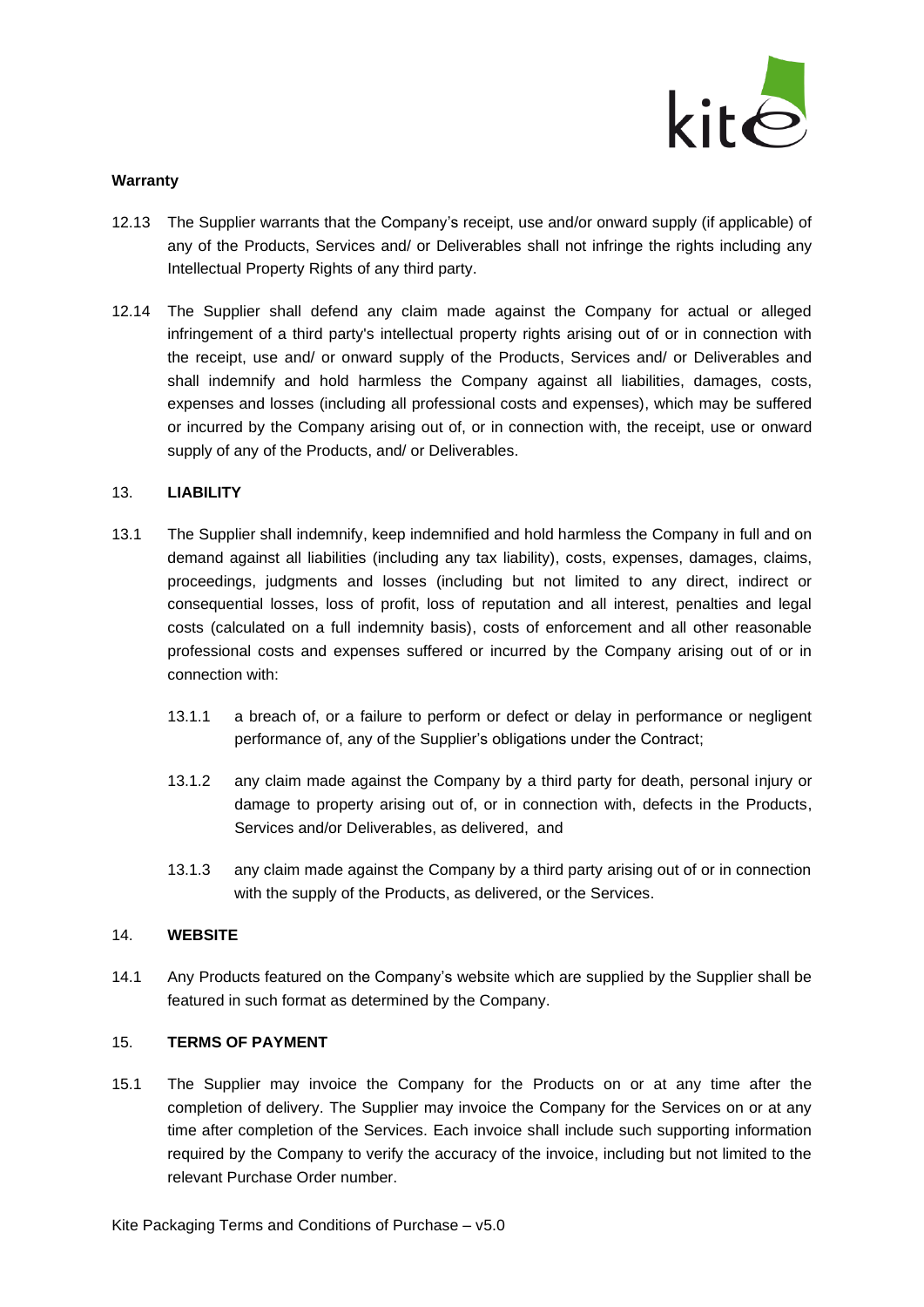

15.2 In consideration of the supply of Products and/or Services by the Supplier, the Company shall pay any valid invoice raised by the Supplier within 60 days of the end of the month during which the Products are delivered and/or Services are provided. Products delivered or Services provided after the 25th of the month will be treated as received in the following month.

## 16. **RISK AND TITLE**

16.1 Risk in, and title to, the Products and any related Deliverables shall pass to the Company upon delivery of the Product and the Supplier represents and warrants that prior to such delivery, the Supplier has full legal title to the Products and Deliverables and is legally entitled to sell such Products and Deliverables to the Company.

### <span id="page-10-0"></span>17. **COMPLIANCE WITH ANTI-SLAVERY AND HUMAN TRAFFICKING LAWS**

- 17.1 In performing its obligations under the Contract, the Supplier shall:
	- 17.1.1 comply with all applicable anti-slavery and human trafficking laws, statutes, regulations and codes from time to time in force [including but not limited to the Modern Slavery Act 2015];
	- 17.1.2 not engage in any activity, practice or conduct that would constitute an offence under sections 1, 2 or 4, of the Modern Slavery Act 2015 if such activity, practice or conduct were carried out in the UK;
	- 17.1.3 include in contracts with its direct subcontractors and suppliers, provisions which are at least as onerous as those set out in this clause [17;](#page-10-0)
	- 17.1.4 notify the Company as soon as it becomes aware of any actual or suspected slavery or human trafficking in a supply chain which has a connection with the Contract; and
	- 17.1.5 maintain a complete set of records to trace the supply chain of all Products, Deliverables and Services provided to the Company in connection with the Contract; and permit the Company and its third party representatives to inspect the Supplier's premises, records, and to meet the Supplier's personnel to audit the Supplier's compliance with its obligations under this clause [17.](#page-10-0)
- 17.2 The Supplier represents and warrants that it has not been convicted of any offence involving slavery and human trafficking; nor has it been the subject of any investigation, inquiry or enforcement proceedings regarding any offence or alleged offence of or in connection with slavery and human trafficking.
- 17.3 Breach of this clause [17](#page-10-0) shall be deemed a material breach under clause [19.1.1.](#page-12-0)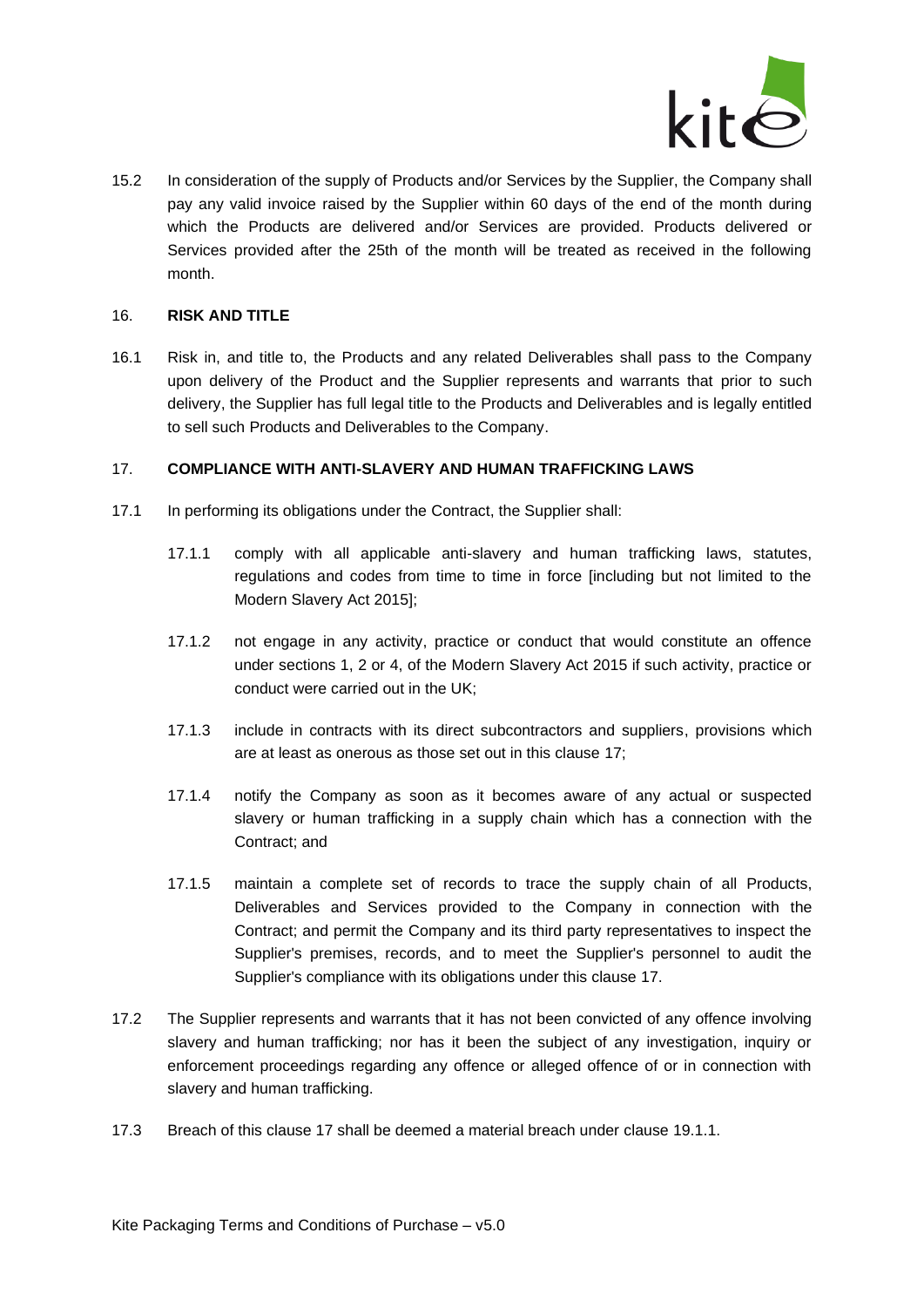

### <span id="page-11-2"></span>18. **ANTI-BRIBERY AND ANTI-CORRUPTION**

- <span id="page-11-1"></span><span id="page-11-0"></span>18.1 The Supplier shall:
	- 18.1.1 comply with all applicable laws, statutes, regulations relating to anti-bribery and anticorruption including but not limited to the Bribery Act 2010 ("**Relevant Requirements**");
	- 18.1.2 comply with the Company's ethics, anti-bribery and anti-corruption policies as the Company may update them from time to time ("**Relevant Policies**");
	- 18.1.3 have and shall maintain in place its own policies and procedures, including but not limited to adequate procedures under the Bribery Act 2010, to ensure compliance with the Relevant Requirements, and will enforce them where appropriate;
	- 18.1.4 notify the Company (in writing) if it becomes aware of any breach of clause [18.1.1](#page-11-0) or clause [18.1.2](#page-11-1) or has reason to believe that it or any person associated with it has received a request or demand for any undue financial or other advantage in connection with the performance of its obligations under these Terms and Conditions;
	- 18.1.5 immediately notify the Company (in writing) if a foreign public official becomes an officer or employee of the Supplier or acquires a direct or indirect interest in the Supplier and the Supplier warrants that it has no foreign public officials as direct or indirect owners, officers or employees;
	- 18.1.6 upon the Company's request, certify to the Company in writing signed by an officer of the Supplier, on an annual basis and for so long as it is a supplier to the Company, compliance with this clause [18](#page-11-2) by the Supplier and all persons associated with it under clause [18.2.](#page-11-3) The Supplier shall provide such supporting evidence of compliance as the Company may reasonably request.
- <span id="page-11-3"></span>18.2 The Supplier shall ensure that any person associated with the Supplier who is performing services in connection with the Contract does so only on the basis of a written contract which imposes on and secures from such person terms at least equivalent to those imposed on the Supplier in this clause [18](#page-11-2) ("**Relevant Terms**"). The Supplier shall be responsible for the observance and performance by such persons of the Relevant Terms and shall be directly liable to the Company for any breach by such persons of any of the Relevant Terms.
- 18.3 Breach of this clause [18](#page-11-2) shall be deemed a material breach under clause [19.1.1.](#page-12-0)
- 18.4 For the purpose of this clause [18,](#page-11-2) the meaning of adequate procedures and foreign public official and whether a person is associated with another person shall be determined in accordance with section 7(2) of the Bribery Act 2010 (and any guidance issued under section 9 of that Act), sections 6(5) and 6(6) of that Act and section 8 of that Act respectively. For the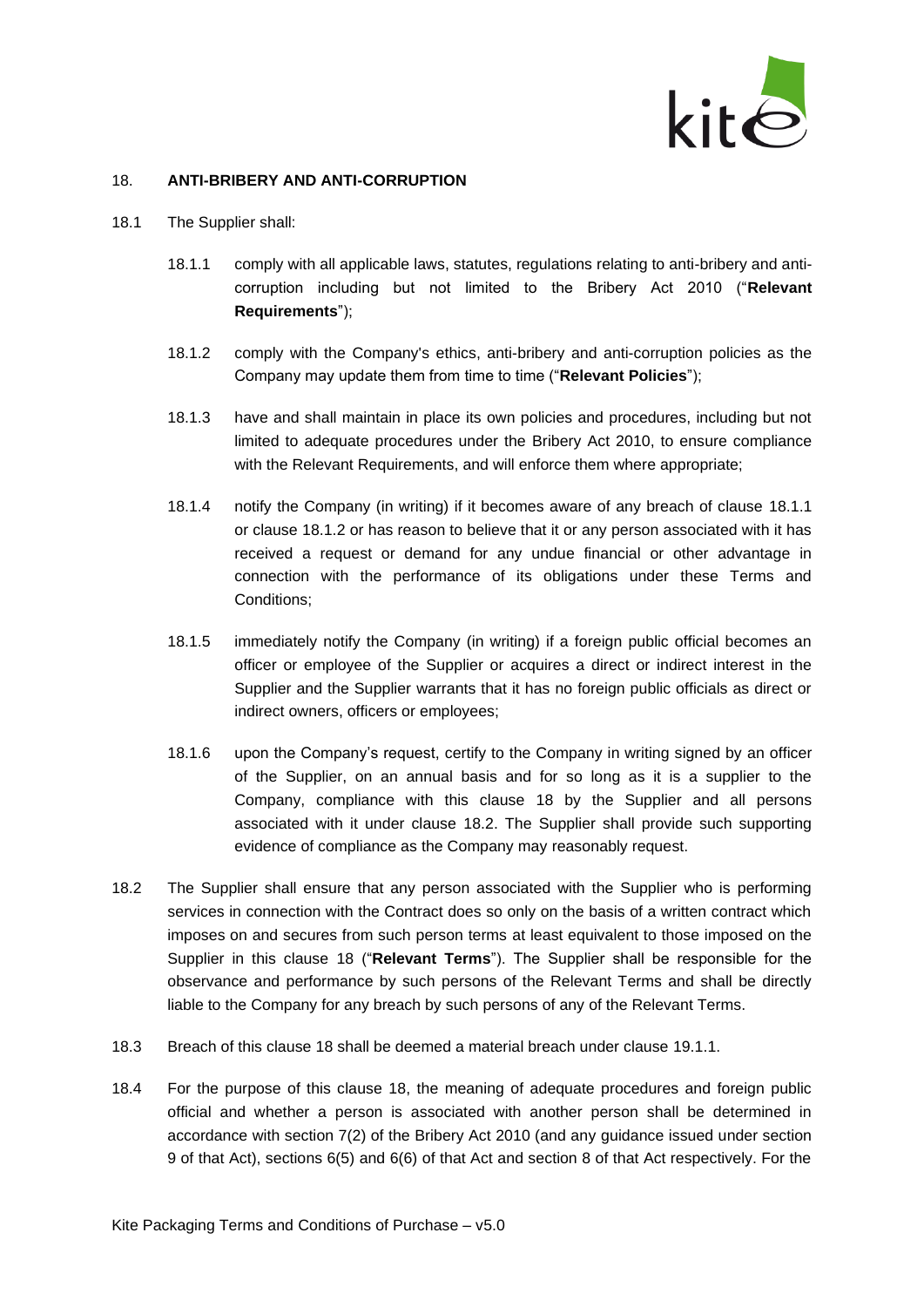

purposes of this clause [18](#page-11-2) a person associated with the Supplier includes but is not limited to any subcontractor of the Supplier.

#### 19. **TERMINATION**

- <span id="page-12-0"></span>19.1 Without affecting any other right or remedy available to it, either party may terminate the Contract with immediate effect by giving written notice to the other party if:
	- 19.1.1 the other party commits a material breach of any term of the Contract which breach is irremediable or (if such breach is remediable) fails to remedy that breach within a period of fourteen (14) days after being notified in writing to do so;
	- 19.1.2 the other party takes any step or action in connection with its entering administration, provisional liquidation or any composition or arrangement with its creditors (other than in relation to a solvent restructuring), being wound up (whether voluntarily or by order of the court, unless for the purpose of a solvent restructuring), having a receiver appointed to any of its assets or ceasing to carry on business or, if the step or action is taken in another jurisdiction, in connection with any analogous procedure in the relevant jurisdiction; or
	- 19.1.3 the other party suspends, or threatens to suspend, or ceases or threatens to cease to carry on all or a substantial part of its business.
- 19.2 Without affecting any other right or remedy available to it, the Company may terminate the Contract without liability with immediate effect by giving written notice to the Supplier if:
	- 19.2.1 there is a change of control of the Supplier; or
	- 19.2.2 the Supplier's financial position deteriorates to such an extent that in the Company's opinion the Supplier's capability to adequately fulfil its obligations under the Contract has been placed in jeopardy; or
	- 19.2.3 the Supplier commits a breach of any of clauses [6.1.5,](#page-3-3) [6.2](#page-3-2) or [6.5.6.](#page-4-1)
- <span id="page-12-1"></span>19.3 The Company may terminate the Contract in whole or in part at any time before delivery with immediate effect by giving the Supplier written notice, whereupon the Supplier shall discontinue all work on the Contract and the Supplier shall be entitled to recover from the Company such stranded costs as the Supplier may have reasonably and demonstrably incurred up to the day before notice is given, subject to full original evidence of such costs being provided to the Company. Stranded costs means costs incurred directly in the Supplier's performance of the applicable Contract up to the date of termination and which the Supplier is unable, after using its best efforts to mitigate, to recover. The Supplier's right to recover such stranded costs shall be its sole and exclusive remedy for the termination occasioned under this clause [19.3.](#page-12-1)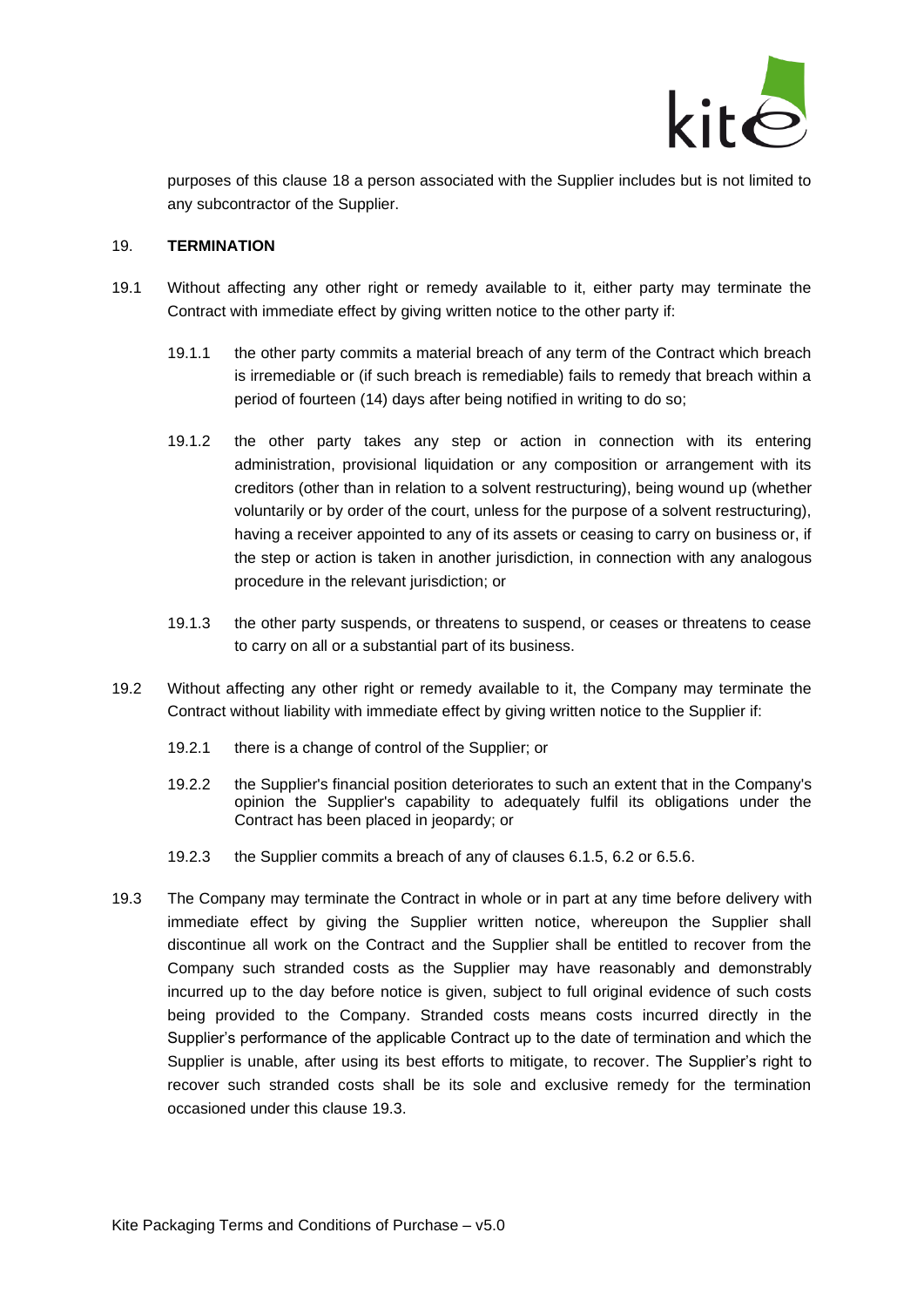

### 20. **CONSEQUENCES OF TERMINATION**

- <span id="page-13-0"></span>20.1 On termination of the Contract:
	- 20.1.1 the Supplier shall, if requested to do so, immediately deliver to the Company such Products and Deliverables as the Company may in its sole discretion and in writing specify (whether or not such Products and Deliverables are then complete) and shall return all Company Materials;
	- 20.1.2 each party shall return to the other all documents and materials (and any copies) containing the other party's Confidential Information and, to the extent possible, erase any such Confidential Information from its computer systems and devices; and
	- 20.1.3 the Supplier shall repay to the Company any amount which it may have been paid in advance in respect of Products, Services and/or Deliverables not provided by the Supplier as at the termination date.
- 20.2 If the Supplier fails to comply with its obligations under clause [20.1.1,](#page-13-0) then the Company may enter the Supplier's premises and take possession of the Company Materials, Products and/ or Deliverables. Until they have been returned or delivered, the Supplier shall be solely responsible for their safe keeping and will not use them for any purpose not connected with the Contract.
- 20.3 Termination or expiry of the Contract shall not affect the parties' rights and remedies that have accrued as at termination or expiry, including the right to claim damages in respect of any breach of the Contract which existed at or before the date of termination or expiry.
- 20.4 Any provision of the Contract that expressly or by implication is intended to come into or continue in force on or after termination of the Contract shall remain in full force and effect.

### 21. **EXIT MANAGEMENT**

22. Without prejudice to any other rights and obligations in these Terms and Conditions, the Supplier shall co-operate and provide all assistance reasonably required by the Company to ensure an orderly transition of the supply of the Products and/ or Services to the Company or any replacement supplier in the event of termination of the Contract.

### 23. **PUBLICITY**

- 23.1 The Supplier shall not use the Company's name or branding (including any related domain names) in any promotional material, marketing material, similar material or announcement.
- 23.2 Nothing in these Terms and Conditions constitutes an endorsement by the Company of the Supplier's goods or services, and the Supplier shall not conduct itself in a way that implies any endorsement or authorisation by the Company.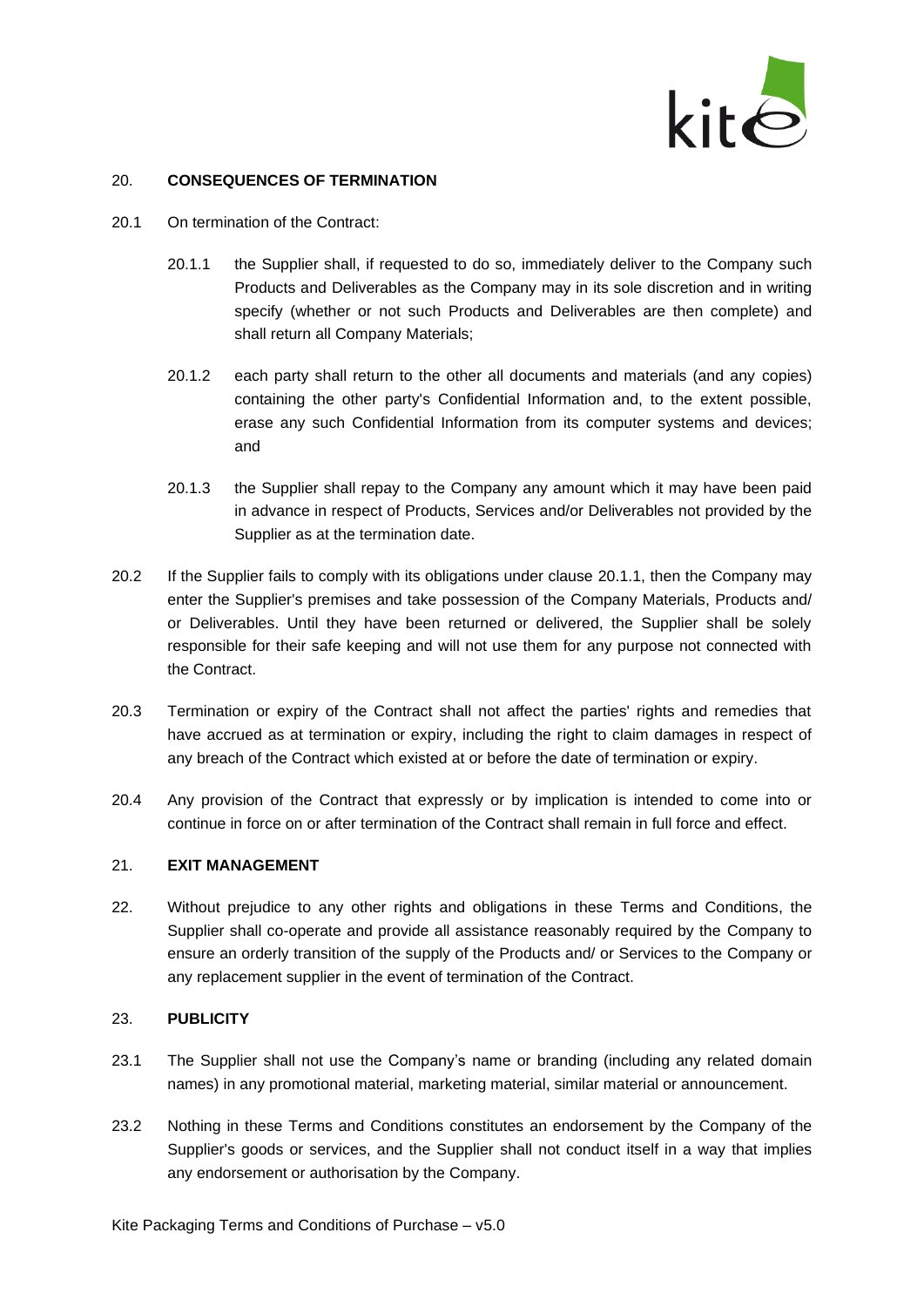

#### 24. **FORCE MAJEURE**

- <span id="page-14-1"></span>24.1 Provided it has complied with clause [24.3,](#page-14-0) a party shall not be in breach of the Contract nor liable for delay in performing, or failure to perform, any of its obligations under it if such delay or failure results from events, circumstances or causes beyond its reasonable control ("**Affected Party**"). The time for performance of such obligations shall be extended accordingly.
- 24.2 In the event that the Supplier seeks to rely on clause [24.1,](#page-14-1) the Company's corresponding obligations will be suspended, and its time for performance of such obligations extended, to the same extent as those of the Supplier.
- <span id="page-14-0"></span>24.3 The Affected Party shall:
	- 24.3.1 as soon as reasonably practicable after the start of the Force Majeure Event but no later than two (2) days from its start, notify the other party in writing of the event of force majeure, the date on which it started, its likely or potential duration, and the effect of the event of force majeure on its ability to perform any of its obligations under the Contract; and
	- 24.3.2 use all reasonable endeavours to mitigate the effect of the event of force majeure on the performance of its obligations.
- 24.4 If the period of delay or non-performance continues for one (1) month, the party not affected may terminate the Contract by giving seven (7) days' written notice to the affected party.

### 25. **ASSIGNMENT & OTHER DEALINGS**

- 25.1 The Company may at any time assign, mortgage, charge, subcontract, delegate, declare a trust over or deal in any other manner with all or any of its rights and obligations under the Contract. The Supplier shall not assign, transfer, mortgage, charge, delegate, declare a trust over or deal in any other manner with any of its rights and obligations under the Contract without the prior written consent of the Company.
- <span id="page-14-2"></span>25.2 The Supplier may not subcontract any or all of its rights or obligations under the Contract without the prior written consent of the Company. If the Company consents to any subcontracting by the Supplier, the Supplier shall remain responsible for all the acts and omissions of its subcontractors as if they were its own.
- 25.3 Without prejudice to the provisions of clause [25.2,](#page-14-2) the Supplier shall procure that all subcontractors (which may include engineers appointed by the Supplier) authorised by the Company shall contract with the Supplier on terms no less onerous than as set out in these Terms and Conditions and, without prejudice to the foregoing, when on the Company site or on any of the Company's customers' sites, shall complete a Risk Assessment Method statement and comply with all HSE and Covid-19 related guidance in force at the applicable site.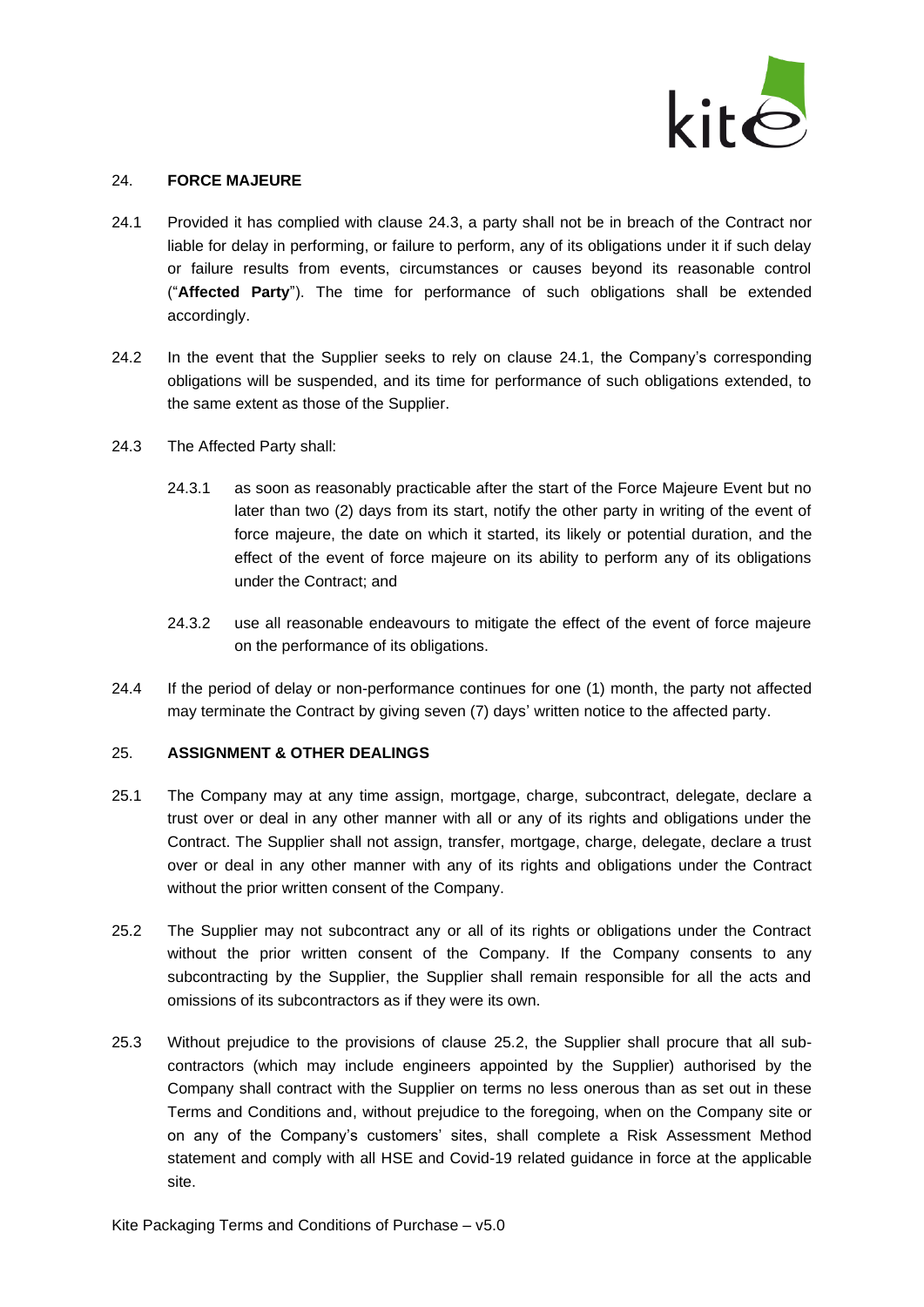

#### <span id="page-15-1"></span>26. **NOTICES**

- 26.1 Any notice or other communication given to a party under or in connection with the Contract shall be in writing and shall be delivered by hand or by pre-paid first-class post or other next working day delivery service at its registered office (if a company) or its principal place of business (in any other case); or sent by email to the address specified in the Purchase Order.
- <span id="page-15-0"></span>26.2 A notice or other communication shall be deemed to have been received: if delivered by hand, on signature of a delivery receipt or at the time the notice is left at the proper address; if sent by pre-paid first-class post or other next working day delivery service, at 9.00 am on the second Business Day after posting; if sent by email, at the time of transmission, or, if this time falls outside business hours in the place of receipt, when business hours resume. In this clause [26.2,](#page-15-0) business hours means 9.00am to 5.00pm Monday to Friday on a day that is not a public holiday in the place of receipt.
- 26.3 This clause [26](#page-15-1) does not apply to the service of any proceedings or other documents in any legal action or, where applicable, any other method of dispute resolution.

### <span id="page-15-2"></span>27. **SEVERANCE**

27.1 If any provision or part-provision of the Contract is or becomes invalid, illegal or unenforceable, it shall be deemed modified to the minimum extent necessary to make it valid, legal and enforceable. If such modification is not possible, the relevant provision or partprovision shall be deemed deleted. Any modification to or deletion of a provision or partprovision under this clause [27](#page-15-2) shall not affect the validity and enforceability of the rest of the Contract.

#### 28. **NO LEGAL PARTNERSHIP OR AGENCY**

28.1 Nothing in the Contract is intended to, or shall be deemed to, establish any legal partnership or joint venture between the parties, constitute either party the agent of the other, or authorise either party to make or enter into any commitments for or on behalf of the other party.

#### 29. **ENTIRE AGREEMENT**

29.1 The Contract constitutes the entire agreement between the parties and supersedes and extinguishes all previous agreements, promises, assurances, warranties, representations and understandings between them, whether written or oral, relating to its subject matter.

#### 30. **THIRD PARTY RIGHTS**

30.1 Unless it expressly states otherwise, the Contract does not give rise to any rights under the Contracts (Rights of Third Parties) Act 1999 to enforce any term of the Contract.